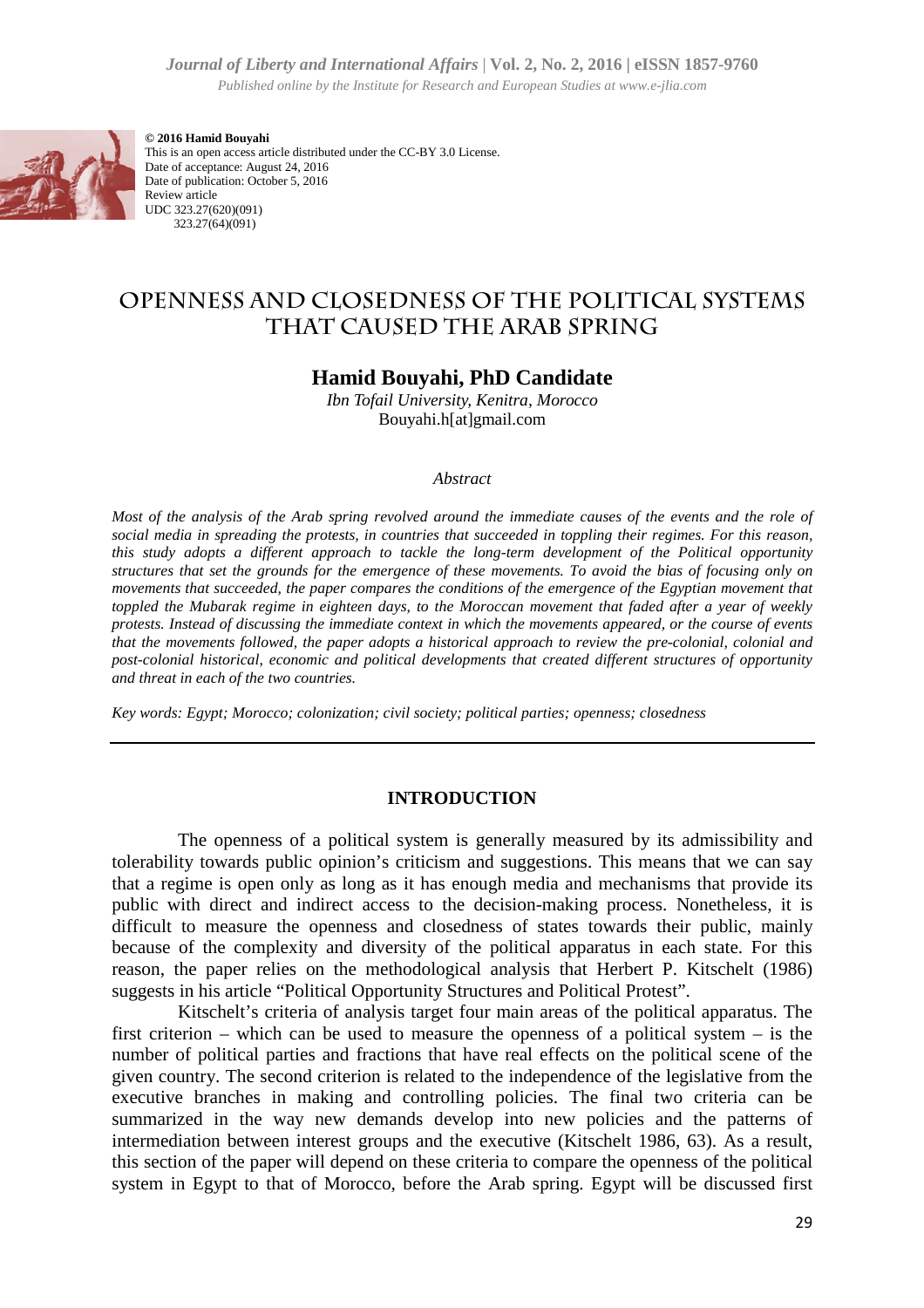because its social movement occurred before the Moroccan one, then the same criteria will be applied to Morocco. This means that, after discussing the effects of colonization on the two countries, there will be a discussion of the development of the political parties and the civil society in Egypt then in Morocco. There will also be a discussion of the way in which the two regimes reacted to opposition throughout their recent history. Finally, this section will try to draw a picture of the general political atmosphere that existed in the two countries prior to the events of the Arab spring.

#### **OPENNESS OF THE POLITICAL SYSTEM IN EGYPT**

The Arab Republic of Egypt is a transcontinental republic that borders "the Mediterranean Sea, between Libya and the Gaza Strip, and the Red Sea north of Sudan, and includes the Asian Sinai Peninsula" (Central Intelligence Agency 2015). Its geographical location, along with its Nile Delta and the Suez Canal made Egypt one of the strongest and most influential countries in the MENA region for more than 5000 years. Egypt is also one of the most populated Arab countries, with more than 80 million citizens, who are mainly Arab Muslims except for a minority of Christian Copts. It was this great population growth that shifted the Egyptian economy, from the exportation of agricultural products to the extraction and export of oil and natural gas in addition to its reliance on tourism and the services' industry (Goldschmidt 2008).

#### *Pre-colonial Egypt*

The geographical location of Egypt has long been the cause of its almost permanent struggle against invasion, colonization, and protectorate. After centuries of the rule of the Pharaohs, the Persians, the Macedonians, the Romans, then the Muslims and the Ottomans, Napoleon Bonaparte conquered Egypt in 1798. It remained under the French control until 1801 when Bonapart's campaign had to end because of the successive defeats by the British navy (Dykstra 1998). Throughout the following century of prosperity, under the *Khedivate* rule, Egypt organized its administration –with British and French supervision– and started expanding its geographical, economic and political influence in the region (Ahmed 1998). However, as many Egyptians refused the foreign manipulation, the Urabi's Revolution (1881-1882) – under the slogan "Egypt for the Egyptians" – threatened the British interests in Egypt and was used as a pretext for the British invasion that started in 1882 (Reid 1998).

### *Colonial Egypt*

As the Ottomans were Britain's allies and Egypt was still an Ottoman province the occupation was not officially declared, and the British associated their existence with the persistence of the problems that brought them in the first place. Their plans for financial and governmental reforms were firmly implemented by "Lord Cromer (Sir Evelyn Baring)" who remained in Egypt as an "agent and consul-general from 1883 to 1907" (Daly 1998, 240). He succeeded in modernizing the state and in enhancing its financial and economic status-quo; yet this was at the expense of social issues, education, and liberties. In 1906, a more liberal protectorate was established after "The Dinshawai incident" in which a small fracas in the Dinshawai village escalated and unified the nationalists against the brutal invaders (Daly 1998, 243). In 1914, the Ottomans who entered the First World War on the side of central powers ceased to be Britain's allies. The British reaction was the unilateral declaration of Egypt as a protectorate, ending the Ottoman Empire's control of Egypt and replacing *Khedive*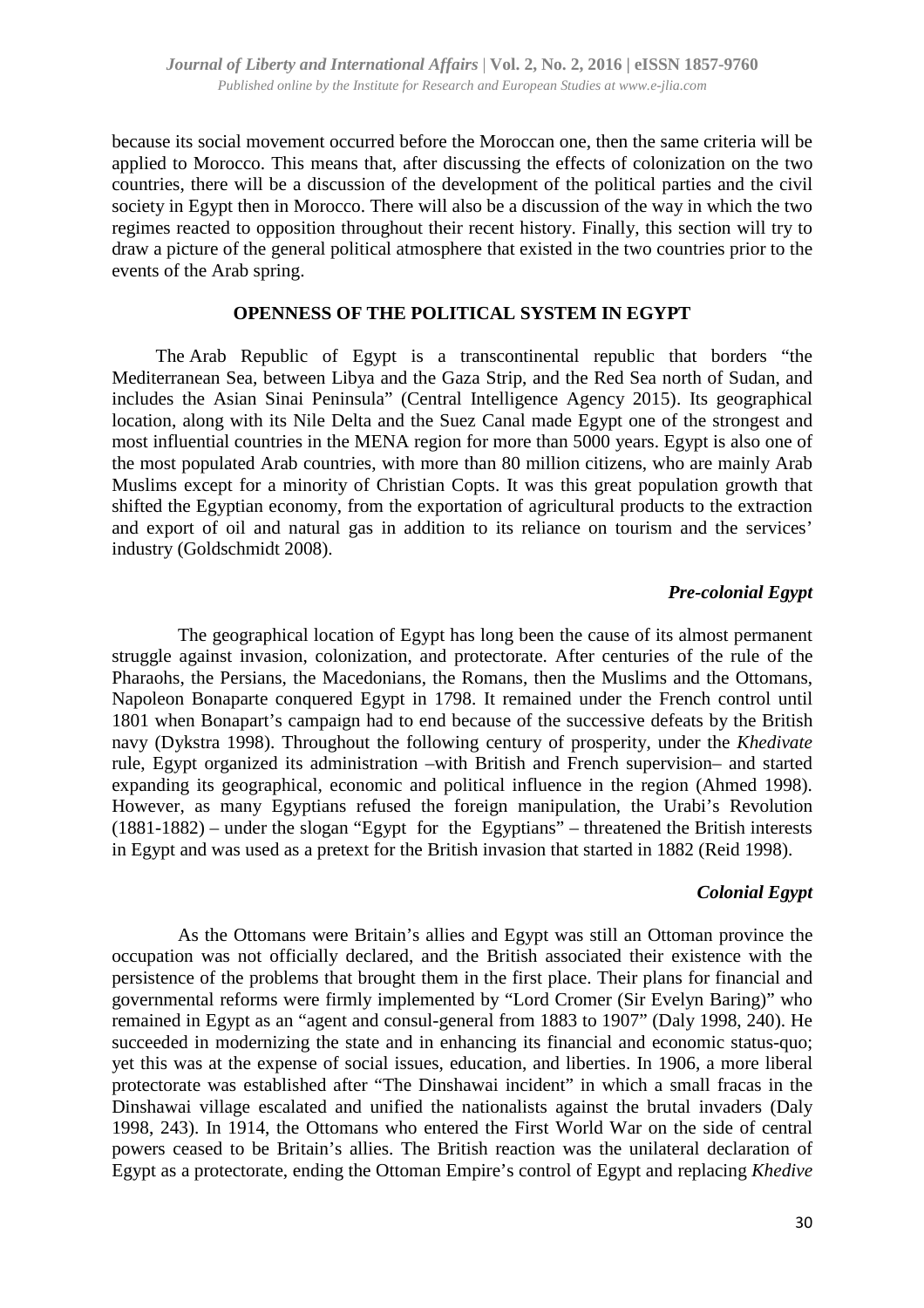*Abbas Hilmi* by a new Sultan – his uncle – *Husayn Kamil* (Daly 1998; Federal Research Division 1991). Britain continued using Egypt as a military base to secure its interests in the region, namely the Suez Canal, and as a source of cheap labor and income, during the four years of the war. Finally, the arrest of Saad Zaghlul and other leaders of the nationalist Wafd Party in 1919 triggered a nation-scale revolution that made the British authorities declare Egypt's independence on 28 February 1922, and return to the informal protectorate (Central Intelligence Agency 2015).

#### *Post-colonial Egypt*

Britain remained the strongest player in the Egyptian arena, followed by the king Fouad the First – the father of king Faruk – and the Wafd Party that had the greatest popular support. This support declined after the death of Zaghlul and after two terms in which the party had won elections with a majority but failed to achieve socio-economic changes and even signed the Anglo-Egyptian Treaty of 1936 (Federal Research Division 1991). As the liberal line failed, Egypt's students, workers, and nationalists "argued more convincingly for communism" (Daly 1998, 308). This led to the emergence of parties like The Muslim Brotherhood, the People's Party (*Hizb Asha'ab)*, the Liberal Constitutionalist Party (*Hizb al-Ahrar al-Dusturiyyin)*, the Union Party *(Hizb al-Ittihad)* and the Saadist Party *(Hizb al-Saadiyin)* (Goldschmidt 2008)*.* The Liberal Constitutionalists and the Saadists formed the 1945 government, but along with the king Faruq they were seen as traitors after failing to defend Palestine from the Zionist invasion in 1948 (Botman 1998).

After this bitter defeat, the economic crisis that followed the Second World War and the assassination of Hassan Al Banna, for which the police were the primary suspect, the King Faruq became in a very weak position (Alexander 2011). He had to face the protests that had been recurring for almost seven years; he had to face the growing power of the Muslim brotherhood, and he had to deal with a group of junior officers that was growing within his army and planning to overthrow him (Alexander 2011).

#### *Gamal Abdelnasser*

On 23 July 1952, the Free Officers, led by Muhammad Naguib and Jamal Abdel Nasser, carried out a coup D'état, exiled the king and seized power with the popular and militant support of the Muslim Brotherhood (Alexander 2011). With a relatively communist ideology, the Revolutionary Command Council (RCC) ruled Egypt until 1954 with a firm hand. The council dissolved all the political opposition forces while it developed education, raised wages, reduced working hours and nationalized lands and properties (Federal Research Division 1991, 58-59). After Abdel Nasser had assumed power, he replaced the multi-party liberal system with the one-party system and benefited from his assassination attempt to crush the Communists, dissolve the Muslim Brotherhood and even dispose of the opposition within the RCC (Roussillon 1998). The result of this total suppression of opposition was an overwhelming domination of the executive authority over the legislative and the judiciary for the next fifty years.

The 1952 revolution was the beginning of the end of liberalism and democracy in Egypt. To secure the gains of the revolution, the National Union was created as an organization in which members of all other political factions can rally (Roussillon 1998). This was used as a pretext to consider anyone who tried to act beyond the National Union as a traitor who served foreign agendas; especially, the communists who were rallying against the policies of Abdel Nasser. However, as Abdel Nasser started to act as the leader of the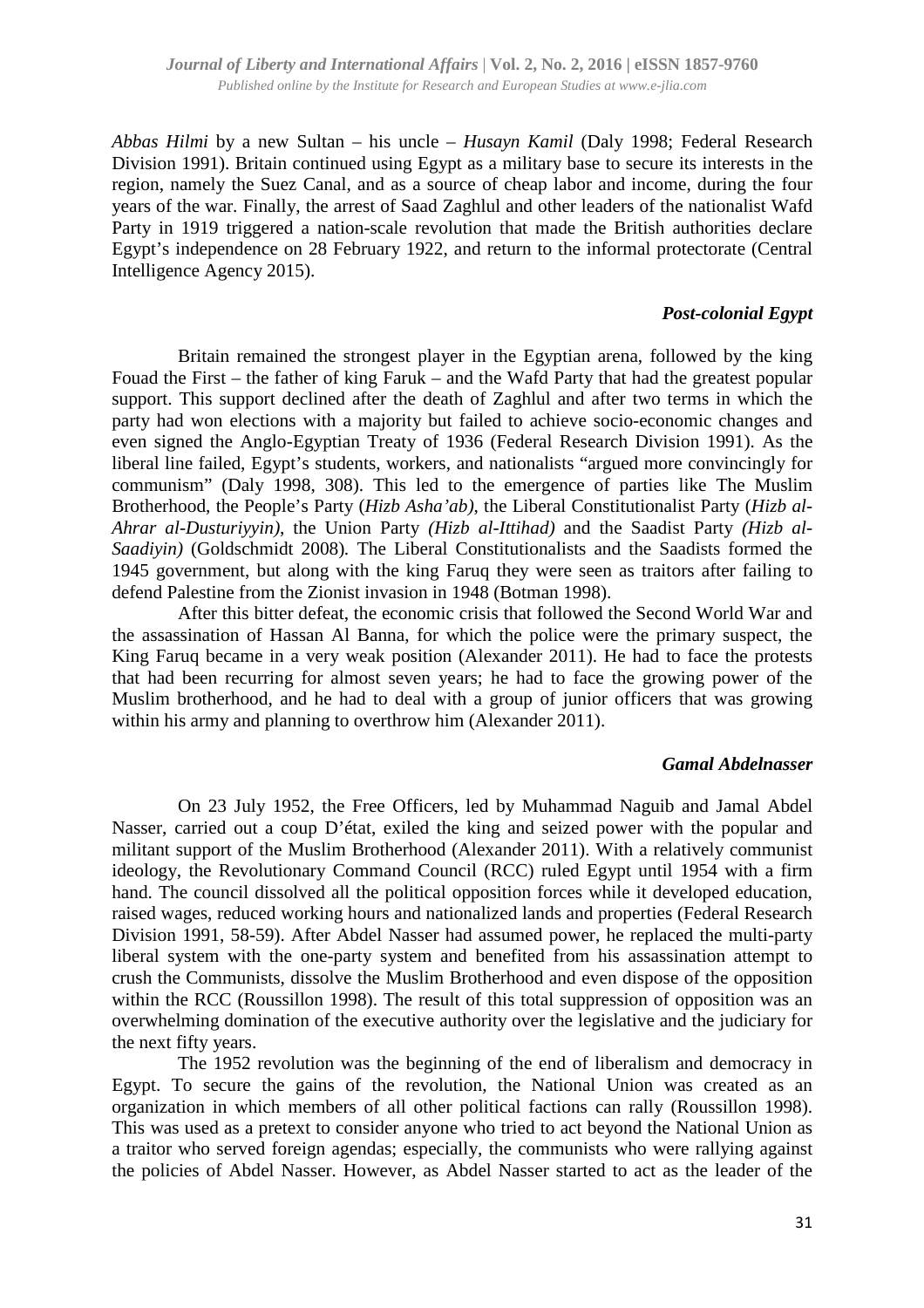Arabs against the Western colonizers, and as he started to adopt the liberating communist ideology of his allies in the Union of Soviet Socialist Republics (USSR), he decided to substitute the National Union with the Arab Socialist Union (ASU) in 1961 (Goldschmidt 2008). Therefore, he was interested in Arab nationalism and in building an image of a strong Egypt more than his interest in the internal economic, political and social issues.

Apparently, his strategy was successful and the autocratic side of his regime was barely seen by Egyptians and by the Arabs in general. The success of his strategy was evident in 1967 when even the quick defeat after the Israeli blitz on Sinai did not stop the Egyptian and Arab masses from refusing his resignation on 9 June 1967, and demanding his reinstatement on the following day. Thus, he spent the rest of his presidency focusing on the Israeli conflict at the expense of the prosperity of the Egyptian economy, politics, and society (Barnett and Levy 1991).

#### *Anwar Sadat*

Anwar Sadat, the old member of the Free Officers and the vice-president of the last years of the Nasserite era, became the third Egyptian president after the death of Gamal Abdel Nasser in 1970. He did not inherit the presidency, yet 12 days after the death of Abdel Nasser "An election was held on October 15, and Sadat won more than 90 percent of the vote" (Federal Research Division 1991, 76). This became an Egyptian tradition, as the elected presidents of the one-party system would keep dominating more than 70 percent of votes in every presidential election. However, Sadat's rule was different from his predecessor, he demilitarized the state, brought more civilian technocrats and privatized the state-owned enterprises that Abdel Nasser worked hard to nationalize (Abul-Magd 2013). The result was a presidential entourage of an emerging bourgeoisie, military leaders, and a civilian technocracy.

Anwar Sadat adopted the "open doors" (*Infitah*) policy in an attempt to boost the weak Egyptian economy. He opened the doors of Egypt to the western capitalist investors and neglected the previously established ties with the eastern communist Soviet Union (Shukor 2005). His newly established ties with the United States put him in contrast with the leftists inside Egypt and made him release the detained Muslim Brotherhood members who had to neutralize those leftist activists (Ghanem 2014). This worked well for a while, especially in 1973, when Anwar Sadat became the new hero after he crossed the Bar-Lev line. In fact, the military victory did not last long, and the real cause of Nasser's hailed heroism was the interference of other Arab countries – and "the ability of the petroleumexporting states, led by Saudi Arabia, to quadruple prices and reduce production" – which forced Israel and its allies' retreat (Goldschmidt 2008, 194).

Between 1975 and 1977, he started allowing the emergence of other political parties in the Egyptian political scene. Nonetheless, he suppressed all the voices that represented real and strong opposition by issuing "the Political Parties Law (law 40 of 1977) [that] excluded parties based on class, religion, or regional affiliation" (Wickham 2002, 65). By doing this, he deprived the leftists, Nasserists, and the Islamists from the right to legal existence, and deprived the legal parties from the right to criticize his policies. Sadat's rule was more liberal than that of Abdel Nasser; but in general, it was a closed regime that allowed only enough political freedom to advertise its "political liberalization". In reality:

> Restrictive electoral laws, poll rigging, continued limits on the press, and the considerable power of the president, including his ability to appoint a full third of the upper house of Egypt's legislature, ensured that political activity remained circumscribed (Cook 2007, 26).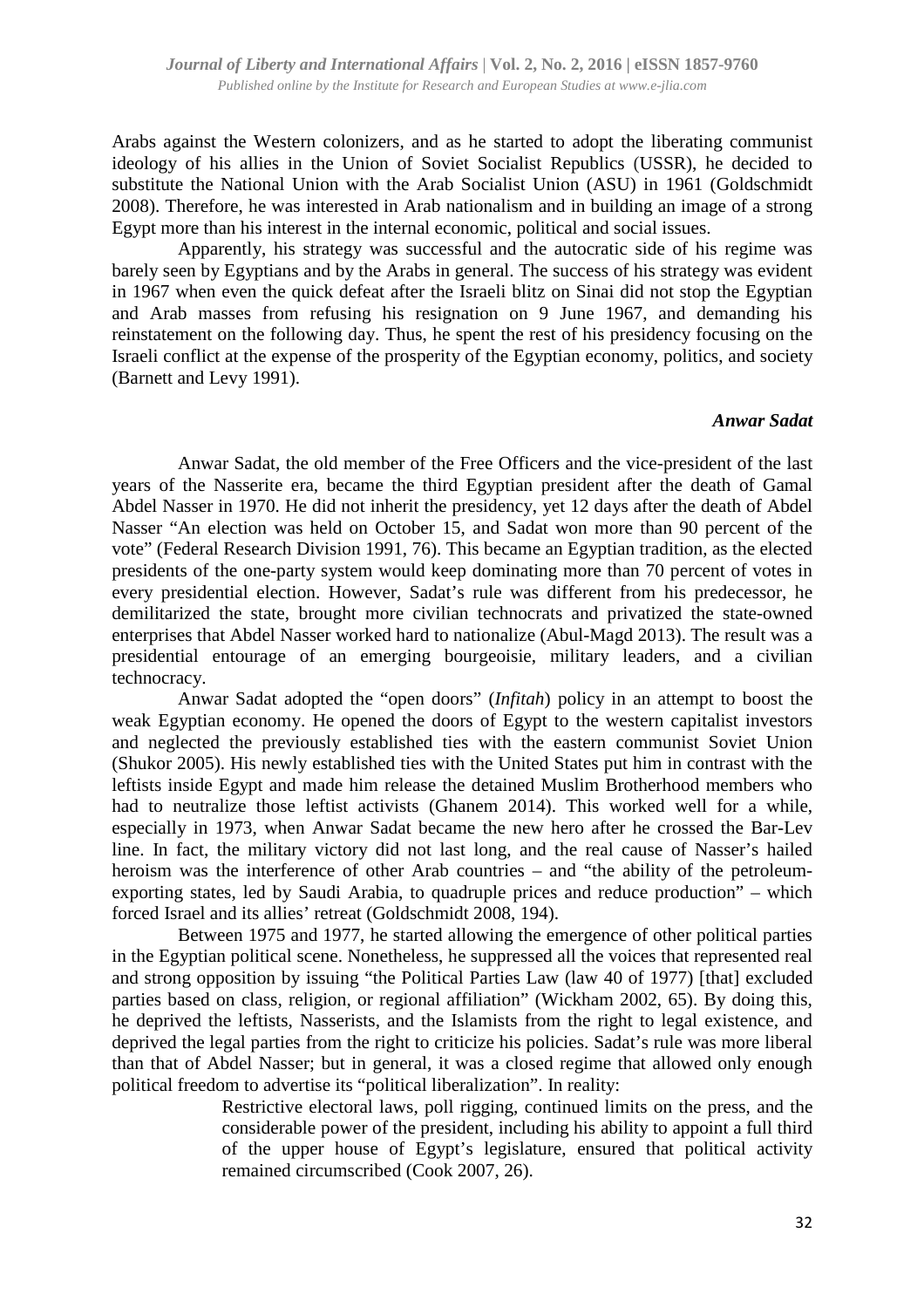In the final years of his rule, Sadat substituted the ruling Arab Socialist Party with the National Democratic Party. To provide it with some legitimacy, he created moderate opposition that included the rightist Socialist Liberal Party (*Ahrar*) and the leftist National Progressive Unionist party (*Tagammu'*) which were "two "loyal" opposition parties (center right and center left) headed by politicians close to the regime and lacking ties to a mass base" (Wickham 2002, 65). The real leftists and rightists in Egypt formed secret parties and organizations and were chased, detained and tortured by the regime that could not stand their growing criticism (Shukor 2005).

Disapproval grew as the image of the hero started shaking in 1978 when Sadat signed the Camp David accords, and in 1979 when he signed the Peace Treaty with Israel (Ghanem 2014). By demonstrating compliance and consent to the Israelis and their American allies, Anwar Sadat waved away what was probably his only advantage in the Egyptian public opinion. The result was his assassination in 1981 by a group of Egyptian officers who belonged to a religious extremist group, called 'Al Jihad' (Holly War), during the October  $6<sup>th</sup>$ , Victory Parade (Federal Research Division 1991). This assassination was the pretext for the announcement of a three-decade state of emergency by the vice-president Husni Mubarak, who assumed power as an interim president after the death of Sadat (Hassan H. A. 2011).

#### *Hosni Mubarak*

Mubarak was different from his predecessors in the fact that he had no specific ideology and no plans to maintain the regional leadership of Egypt. He did not have the Arab nationalist tendencies of Abdel Nasser and he did not try to unify the Arabs against Israel, like Sadat. His main goal was to survive as an Egyptian president, and he succeeded in doing so for thirty years. In this vein, Curtis R. Ryan (2001) believes that "Mubarak's slow and methodical diplomacy has had none of the dramatic successes of Nasser or Sadat; but neither has it resulted in any grand failures" (12). Therefore, instead of following the steps of the previous presidents who had covered their internal failure by relying on external glories, Mubarak had to work on the local problems of Egypt.

In the first years of his rule, Mubarak started disseminating a discourse of political openness towards the different actors of the Egyptian society. In the first decade of his rule, he allowed the increase of the number of political parties from three to thirteen (Wickham 2002). The Muslim Brotherhood was more tolerated and though it did not have the total freedom to act as a political party, it had the right to act inside the Egyptian society and to provide some services to the Egyptian people as part of its non-violent activism (Kausch 2012). Mubarak had also inaugurated a reconciliation process with the major opposition figures by meeting some of those who had been imprisoned by Sadat, at the presidential palace, in a move that aimed at demonstrating his indulgence and good will (Ryan 2001). In addition to that, Mubarak allowed a relatively free press that could criticize his regime and succeeded in coining the image of a free judiciary that could legitimize political parties that the government had banned (Wickham 2002; Kienle 2001).

At the economic and social levels, Mubarak had managed to install series of actions that aimed at polishing his image as a president that could guarantee a better future for the Egyptian masses. In fact, he depended on the United States' aid to launch a variety of economic and social projects. This aid was given to him to maintain the diplomatic relationships with Israel, and it was supposed to target the reinforcement of the military and the economy of Egypt. Therefore, he used it in "expanding the water and sewer system of greater Cairo, upgrading the telephone network, building new schools, introducing better varieties of wheat and rice, and extending family planning services" (Goldschmidt 2008, 214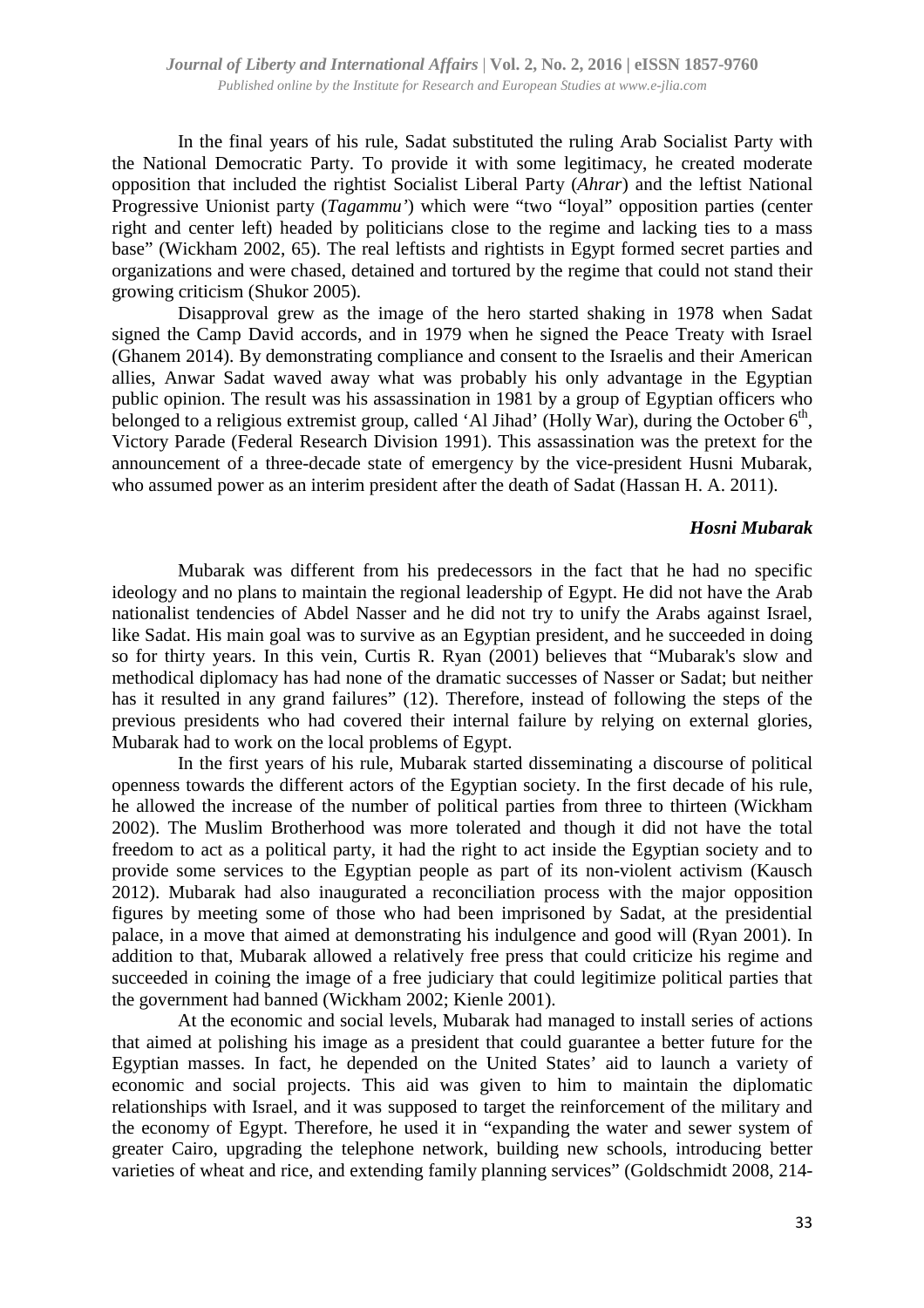215). The United States' aid was not enough and Egypt had to borrow money from international organizations like the International Monetary Fund and the International Bank. This strategy led the 1990s Egypt to follow the "structural adjustment policy" that would lead to more privatization, less social projects and to the deepening of socio-economic problems (Gumuscu 2010, 850). To secure the newly adopted unpopular policies, Mubarak knew that he had to bring back the army to the political scene, and "While Sadat made conscious efforts to subordinate the army and demilitarize the state, Mubarak restored its privileged position in Egyptian society and welcomed it as a full partner to his regime" (Ryan 2001, 07). The result was that the image of Mubarak as the democratic and open-minded leader started to wane and was going to be replaced by the image of the brutal leader who could do anything to remain in his chair.

The openness of his political system towards new parties appeared to be trivial as neither the elections nor the free judiciary could change the fact that the National Democratic Party kept controlling the parliament (Kienle 2001). The opposition parties that had the right to act in Egypt had been isolated from the public and had very limited numbers of regular adherents that ranged "from several hundred to a few dozen" (Wickham 2002, 70). In addition to that, when some parties and their leaders tried to act as real opposition they were subjected to intimidation or imprisonment –as in the case of the *Ghad* (Tomorrow) Party leader Ayman Nur who was imprisoned during the 2005 elections, after he had "expressed concern about the state of human rights in Egypt" (Goldschmidt 2008, 217). Therefore, the claimed free judiciary could not act independently from the executive authority, and remained "vulnerable to pressure from the justice and interior ministries" (Goldschmidt 2008, 217).

The civil society in Egypt played a similar role to that of the political parties. In addition to the existence of more than 89 Syndicates, Trade Unions, and Interest Groups, the Egyptian regime had allowed the emergence of more than 14 600 civil associations that tried to enhance the economic, social, cultural and developmental facets of the Egyptian society (Hassan H. A. 2011). However, under the control of the Ministry of Social Affairs, that had the right to allow new associations and to ban the existing ones, the Egyptian civil society had a very limited span of action (Wickham 2002). In other words, the existence of the Egyptian civil associations was tolerated only as long as they contributed to the creation of "a climate in which civil and political freedoms may be legitimately sacrificed in the name of national unity and security" (Pratt 2005, 74). As Mubarak started gaining more confidence, his relatively democratic and open regime kept toughening its manners. According to Nahed Eltantawi and Julie B. Wiest (2011):

> Presidential and parliamentary elections lacked transparency; corruption permeated all government bodies; and political conditions for Egyptian citizens were oppressive, preventing free expression, protest opportunities, and general political participation (1210).

In their 2011 election program, the Freedom and Justice Party claimed that "The number of detainees in President Mubarak's reign exceeded 100 thousand detainees; that ranged from 3 months to ten years imprisonment with an average of 50 thousand years of the lives of Egypt's youth behind bars" (The Freedom and Justice Party 2011, 04). As a result, the regime that started by working on the economic and social issues to secure its existence was reoriented towards suppression and autocracy, as the structural adjustments imposed less social projects and less room for fair democratic treatment. The economic difficulties that Mubarak faced could be seen as a weak excuse to the tough procedures that he had to follow to maintain Egypt's stability. Nonetheless, Mubarak had other excuses as he argued that his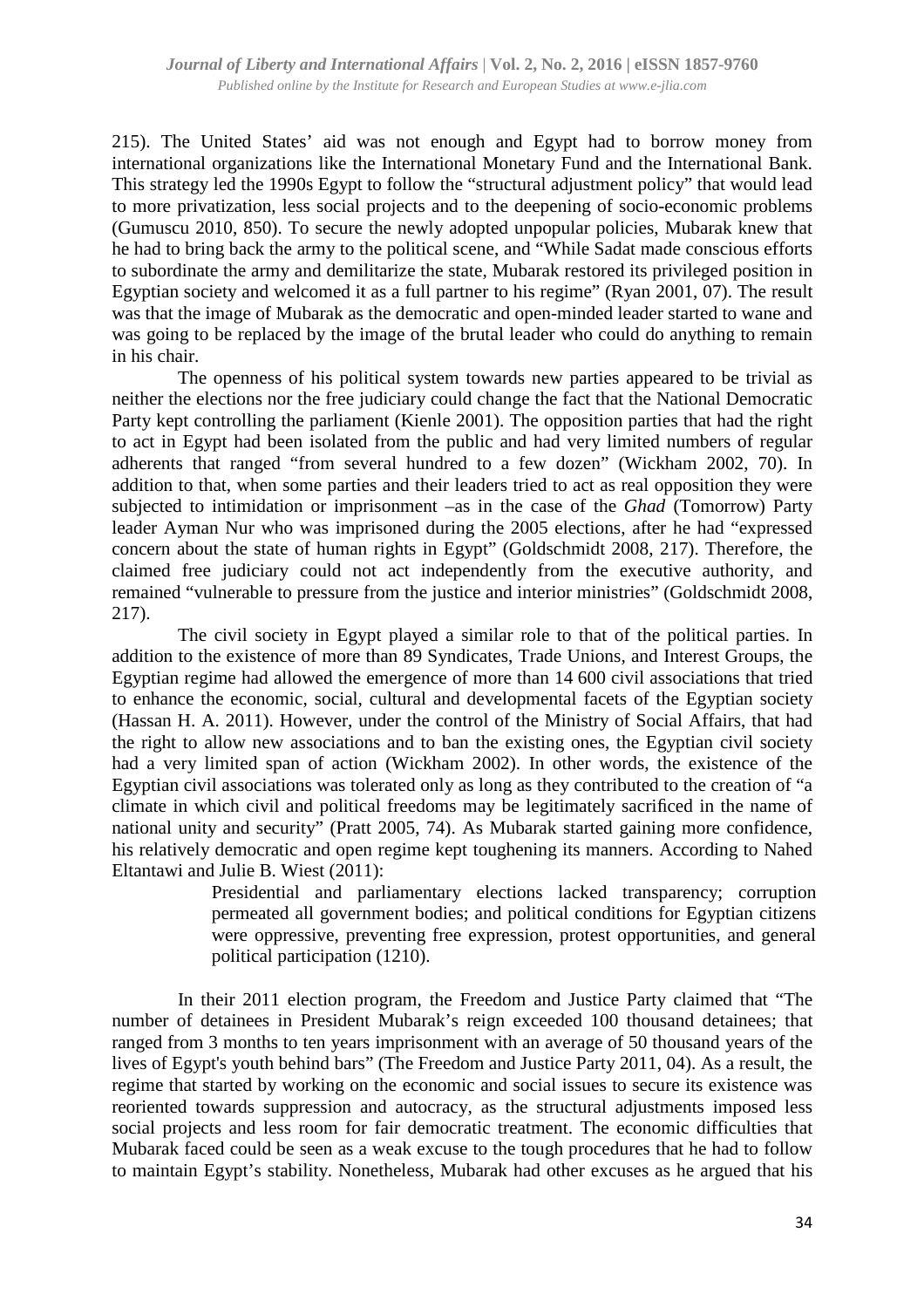adopted severe measures were to protect the majority of the illiterate Egyptians who might have been easily manipulated by 'evil' political parties that could flourish in a real multiparty system. In this vein, Mubarak said:

> In our democracy, we exploit the citizens' simplicity. We have a high rate of uneducated people. Because of this simplicity and the high rate of uneducated people, we can infuse very dangerous ideas into the people's minds. Democracy can be soundly established when you have educated people, people who can read and write. (Wickham 2002, 67).

The results of his actions, either because of his fear for the interest of his people or for his personal greed, were the creation of a closed political system. The diversity of the political parties had no effects on the political life or the political decision-making process in Egypt. The free judiciary was only free as long as it did not threaten the president and his allies' interests. The legislative role that the parliament was supposed to play was stagnant, because of the total domination of the president's National Democratic Party. Even the civil society could not act as an independent body and had to abide by the state's regulations as a condition for survival. Consequently, the only solution that was left for the Egyptians was to resort to para-constitutional organizations and movements that could act beyond the regime's consent and under its threat.

#### **OPENNESS OF THE POLITICAL SYSTEM IN MOROCCO**

The North African Moroccan Kingdom is the closest African country to Europe and is located in the far West of the Maghreb region. Morocco's estimated 34 million inhabitants are mainly Muslims while less than 1 percent is made of Christians and Jews (Federal Research Division 2006). The Moroccans' official languages are Arabic and Tamazight (Berber) –that became an official language only in the 2011 constitution– while French is the language of administration and official documents (Chaker 2013). On the economic level, Morocco is mainly an agricultural country that benefits from its location and its long coastal borders to export agricultural products. In addition to agriculture, the Moroccan economy relies on its reserve of Phosphate and its ability to attract foreign investments and to provide stable and diverse revenues (African Development Bank 2015).

#### *Pre-colonial Morocco*

The documented history of Morocco dates back to the beginnings of the Phoenician and Carthaginian invasions of the Atlantic coast of Morocco around 1000 Years BC. The Berber inhabitants of Morocco were subject to successive invasions after the vandals, as the Romans who had allied with Massinissa and had established Juba The Second as the king of "Mauretania Tingitana", in the second and third centuries BC, annexed the kingdom in the year forty BC (Park and Boum 2005, lxiii). After the Romans, Tangier remained under the control of the Vandals then the Visigoths until the beginnings of the seventh century when the first Muslim invader Mûsa Bno Nusayr captured Tangier and left "Tarîq Bn Ziyâd as governor" (Park and Boum, 2005, lxiii). Many Islamic Dynasties were established and removed by other Islamic Dynasties, until the coming of "the Alawis, who founded a dynasty that has remained in power since the seventeenth century" (Federal Research Division 2006, 02). In the eighteenth century, the Alawite Sultan Moulay Ismail and his slave army reestablished the superiority of the Moroccan army, which had been proven in the Battle of the Three Kings (Wadi-Lmakhazin) in 1578 (Park and Boum 2005).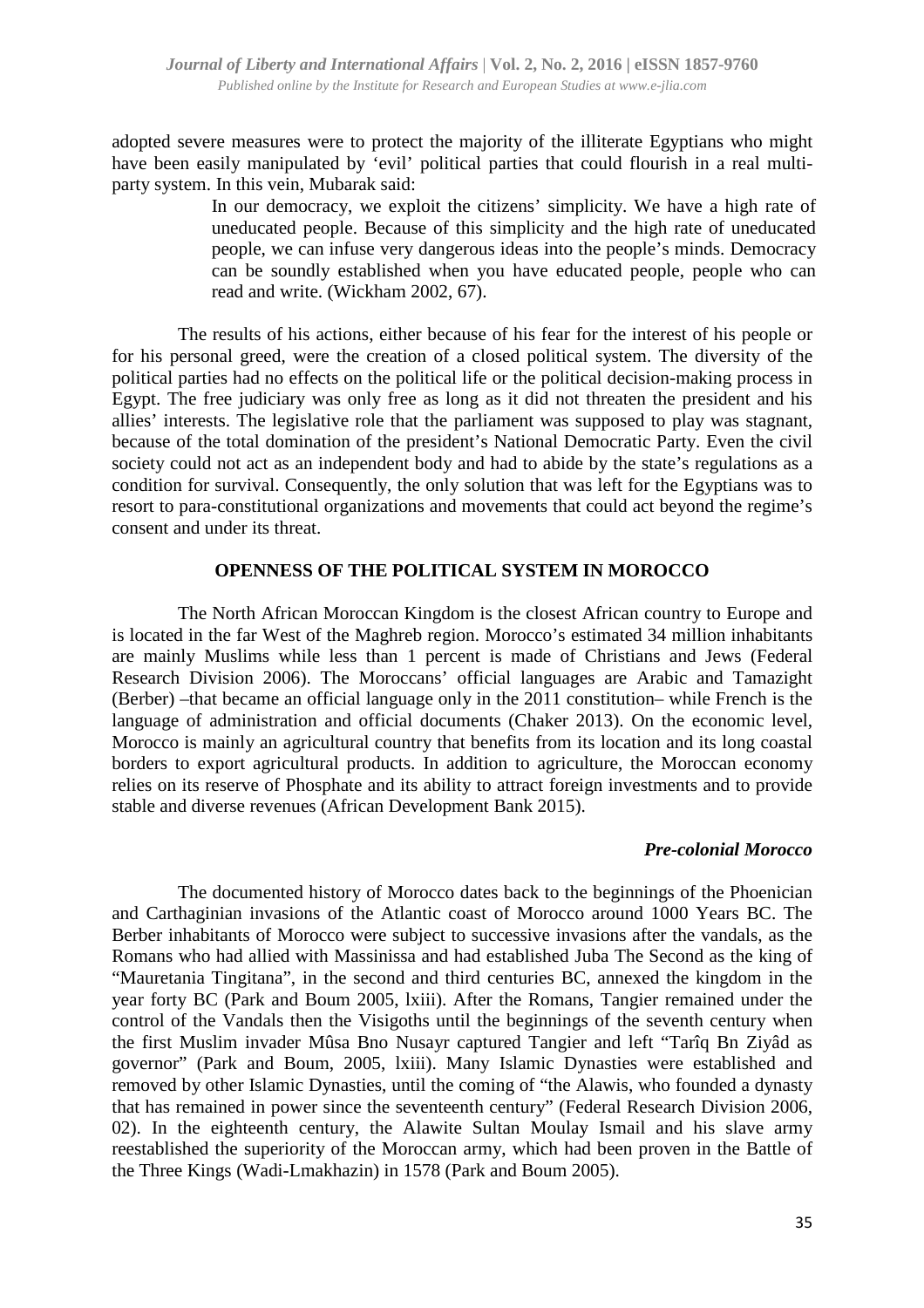However, the invasion of the neighboring Algeria had proven that the past glory and the British protection were all that protected Morocco from the fate of its neighbors. When Moulay Abd-el-Kader requested the Moroccan protection, the Alaouite army was easily defeated and surprised by the progress of the French army in the Battle of Isly in 1844 (Howe 2005, 62-63; Park and Boum 2005).

As weak Sultans could not maintain the centralized control of the Moroccan tribes and could not rely on them to strengthen their armies, the Moroccan army became so weak that it endured another major defeat by the Spanish troops in 1960. This defeat made the once strong country in a very weak position, made it accept harsh trade terms and made it sign a peace treaty that obliged it "to pay an indemnity of 100 million pesetas" that could only be gathered through higher taxes and higher prices (Burke 1976, 20). The result was a sort of tribal disobedience and even rebellions that were exacerbated by the accumulation of foreign debts by irresponsible Sultans like Moulay Abdul-Aziz and Abdul-Hafiz (Burke 1976; Park and Boum 2005; Howe 2005).

The weak kingdom became the cause of two crises between the regional colonizers and Germany in 1905 and 1911. As Britain quit defending Morocco "in exchange for free hand in Egypt", France found ways to agree with Spain and Italy and even Abdul-Aziz the Fourth agreed to the French protectorate if they could keep him as a sultan of Morocco (Howe 2005, 64). However, the German Kaiser Wilhelm visited Morocco in 1905 to express Germany's anger at its exclusion from the regional colonization agreements and to prevent interventions in Morocco (History.com Staff 2006). After six years, the French authorities claimed that the local tribes were revolting and threatening its interests in Fez and that the sultan Abdel Hafiz requested their interference, and Germany was "forced to back down" as it found itself isolated (History.com Staff 2009). The final step was the establishment of the protectorate in Morocco through an agreement between Abdel Hafiz and the French who gave the North and the South to the Spaniards.

#### *Colonial Morocco*

The colonization of Morocco was the end of the era when the public sphere or the civil society could change sultans who did not respond to the criteria that the men of knowledge (*Ulema*) established. In the pre-colonization era, the tribe leaders and *Ulema* could dispose of under-qualified sultans. Their 'social contract' (*bay'a*) said that "If the Sultan rules justly (…) then they have a duty to obey him" while "If he does not, and fails (…) it was not only the right of the people –led by the 'ulema – to remove him, but their duty to do so" (Sater 2007, 28). Yet, since 1912, after Abdul-Hafiz had been replaced by Moulay Youssef, the French allied with the appointed sultan and protected his reign against the will of the tribes and Ulema of the time (Howe 2005).

The armed resistance started and spread in the North, South and The Atlas Mountains of Morocco (Marine Corps Intelligence Activity 2012). In the Northern regions of Rif, Guerilla tactics were used in the resistance of Abdelkarim El-Khattabi to the Spanish colonizer, and they culminated in Abdelkarim's announcement of the Rif Republic in 1921 (Pennell 1986). Abdelkarim was defeated after a French-Spanish coalition while the Southern resistance of Ma'a El Ainin was suppressed through a coalition between the defeated French and some Berber tribal chiefs; namely, Glaouis who was known as "the lord of the Atlas" (Howe 2005, 65). Finally, Fez's rebellion against the sultan and against the colonial forces was massively suppressed by the French forces (Marine Corps Intelligence Activity 2012). After the defeat of the armed resistance, and after the coronation of Mohammed V as the new sultan in 1927, nationalists started forming new fronts through which they could fight the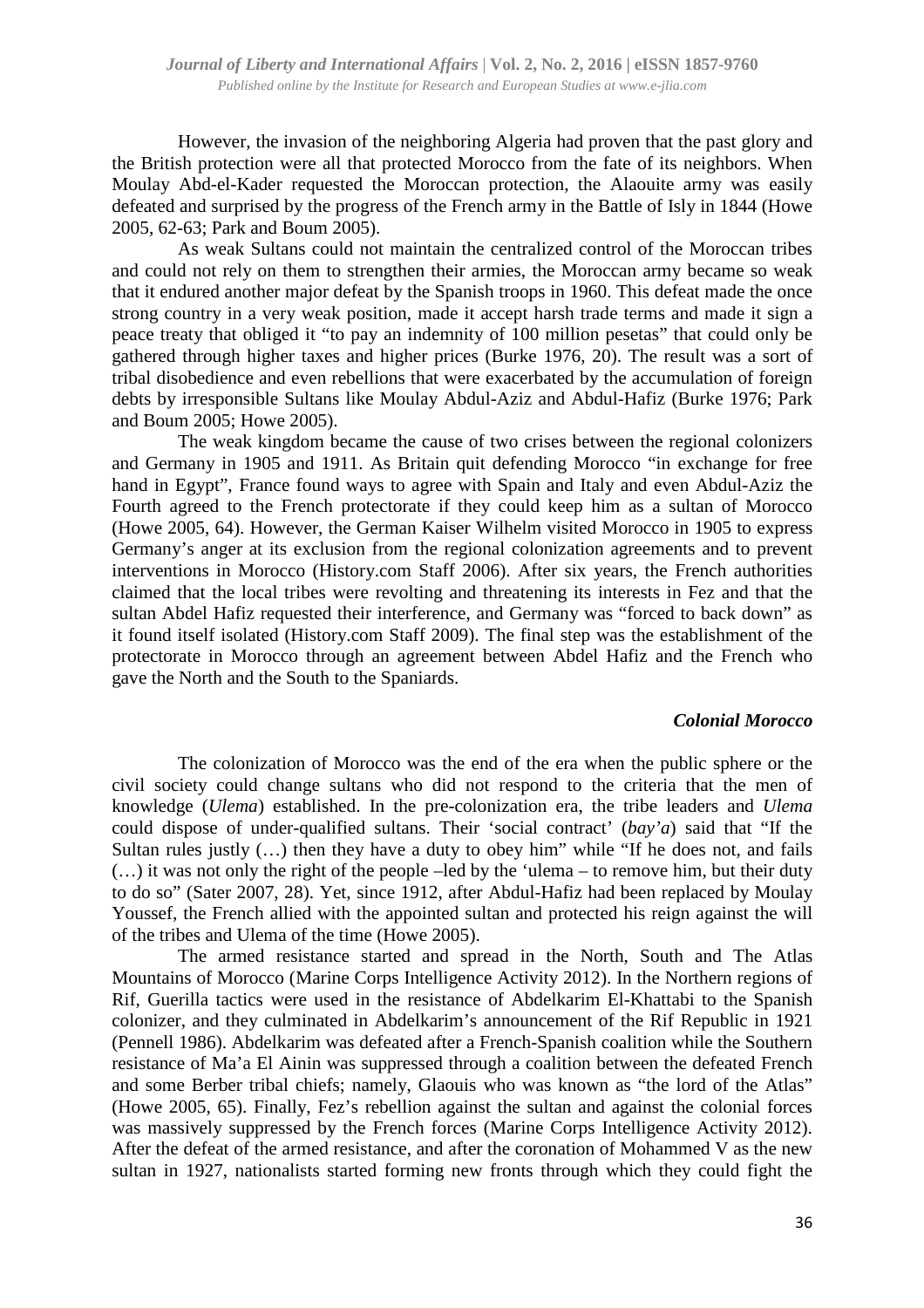colonial existence (Miller 2013). Their fight aimed at achieving reforms instead of demanding independence, and they began by the demands of the removal of the Berber edict (*Dahir*) that exempted Berbers from sharia Law (Park and Boum 2005). In 1934, the nationalist supported the young sultan Mohamed Ben Youssef to become a king and, under the leadership of Allal AL Fasi, they formed the "Moroccan Action Committee" (Federal Research Division 2006, 03). In the same year "'allâl al-fâsî and others presented a Plan of Reforms to the protectorate (maTâlib al-sha'b al-maghribî), which were in part answered by the abolition of the Berber Dahir" (Park and Boum 2005, 121).

The committee that had become the first Moroccan political party was behind massive protests and confrontations with the police in Meknes and that made the French target Allal AL Fasi and exile him to Gabon in 1937 (Stenner 2014). Towards the end of the Second World War, the public demands developed from simple reforms towards independence. Those demands were voiced by the newly created "Independence Party (*Hizb al-Istiqlal*), the Party for Democracy and Independence (Hizb al-Shura wa-l-Istiqlal), the Moroccan Unity Party (Hizb al-Wahda al-Maghribiyya)" in the French areas, and the National Reform Party (Hizb al-Islah al-Watani) in the Spanish zones (Stenner 2014, 527- 528).

In their fight for independence, the leftists, and the rightists were rallying behind the king as the symbol of sovereignty and liberation and they depicted him as a hero that had been exiled for standing against the protectorate. This 1953 exile of the king made the Moroccans formalize their secret Resistance Army that targeted the French troops in the South and North of Morocco. The French who had promised Moroccans independence for fighting with them in the Second World War were faced with strong resistance in Algeria and Morocco and were obliged to bring the king back from his exile in Madagascar. However, the glorious return of the hero did not end the armed resistance despite the fact that independence was a part of the king's agreement with the French.

#### *Post-colonial Morocco*

As the Spanish existence in Morocco remained intact and the French troops kept using Morocco as a military base to target the Algerian resistance, it became impossible for the king to convince the resistance leaders to quit resisting and to join his newly formed Royal Armed Forces. Thus, the king and the Istiqlal party tried to control the resistance army or even to terminate it, while the latter had lost faith in its government and king. Eventually, the Moroccan resistance army was silenced, but only after its leaders and fighters were "allegedly" assassinated by the Moroccan regime (Amezian 2008; Hodges 2008; Marine Corps Intelligence Activity 2012, 6).

#### *Mohammed V*

The king also became the opponent of the Istiqlal Party that was trying to dominate the Moroccan political scene. In a controversial move, the king had to encourage a multiparty system in order to weaken the position of the Independence Party that was widely respected for its long struggle against the French colonizer. However, in the postcolonial era, the king became stronger, while the Independence Party was divided between the forces of the radical left-wing that El Mahdi Ben Barka led and the right wing that was led by the conservative Allal Al Fasi (Storm 2007, 13-14). Another important fraction within the Istiqlal party came to the fore when prominent leaders like "Abdelkrim el-Khatib and Mahjoubi Aherdane, set up a new party, the Mouvement Populaire" (Storm 2007, 16). In brief, the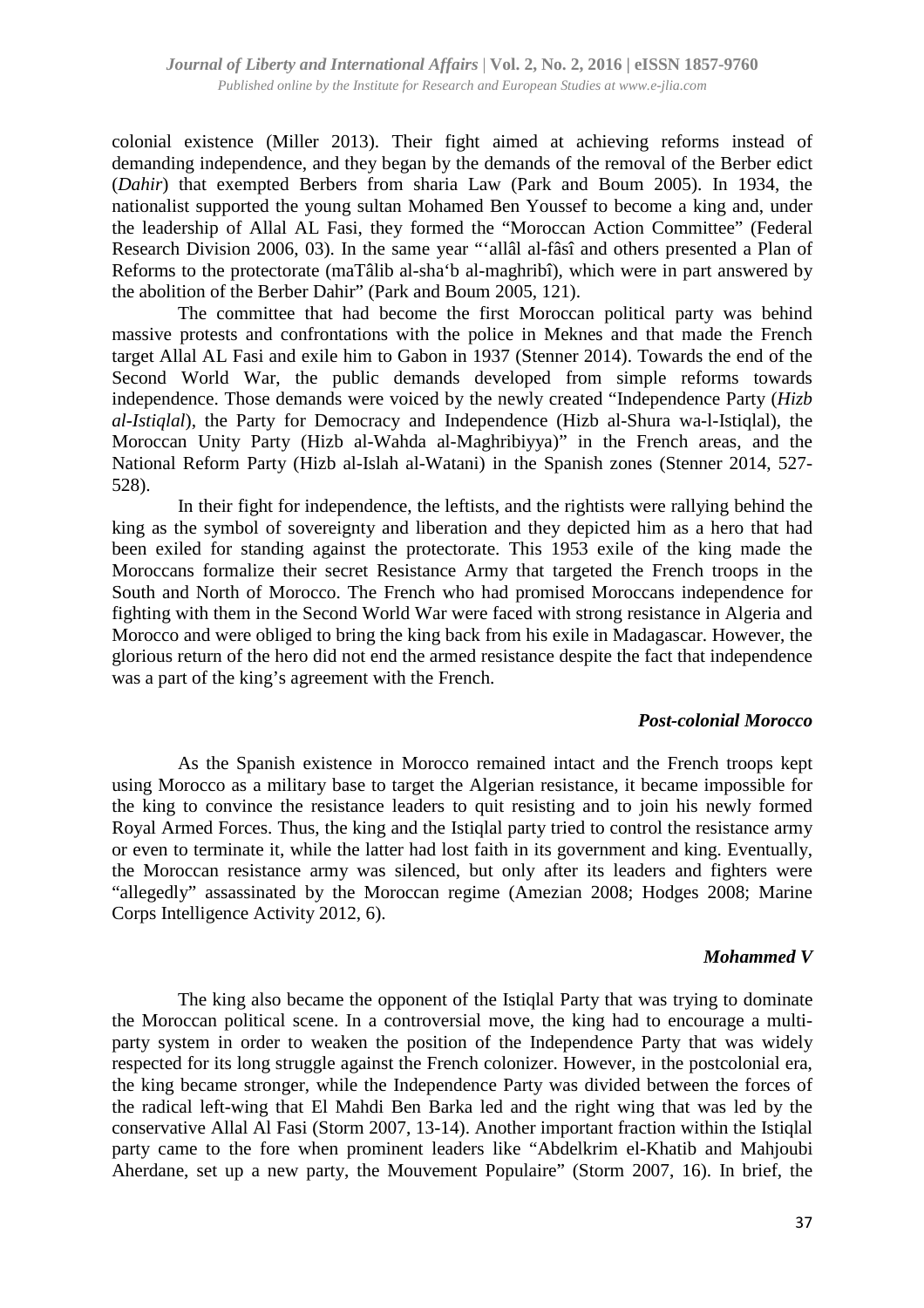king's creation of his own army and police forces and his plan to appoint less radical leftist leaders as ministers in his governments made the Istiqlal Party and all the other parties in a very weak position.

#### *Hassan II*

After 1961 when Hassan the Second became king, after the death of his father Mohammed the Fifth, autocracy took its full form. Hassan II could not support any kind of criticism or disobedience and ruled the country with an iron fist until the beginning of the 1990s. In this vein, Pierre Hazan (2006) argues that:

> The "Years of the Iron Fist" (known in Morocco as "les années de plomb," or years of lead) began in 1961 and lasted until the end of the Cold War in 1989. A climate of intimidation characterized this period. The security services were responsible for the "disappearance" of hundreds of political opponents and the torture of thousands (02).

Therefore, though the king allowed the existence of a multiparty system, this diversity was allowed only as long as it weakened all the parties while the real opposition was really oppressed. The Moroccan political system that was promoted by Hassan II allowed the existence of more than thirty political parties. Those parties were so diverse in their political orientations and trends, as they varied between "rightist, leftist, socialist, communist, and Berber-allied political parties" (Buehler 2013, 139). In addition to the "heavy-handed" handling of opposition parties, "The king used different strategies to limit the role of opposition parties including the creation of "administration parties" loyal to the Monarchy (UC, RNI, MP), the modification of electoral rules, and electoral fraud" (Ames, Picard, and Carreras 2010, 03). The rationale behind Hassan II's choice was similar to that of his father, as by allowing and even creating a big number of weak political parties the chances of a real, strong and unified opposition were minimized.

The ally of the United States during the cold war did not have to worry about Western criticism of his authoritative reign until the end of the Cold War when those western allies started demonstrating their concerns about the King's methods (Kausch 2009, 165; Ames, Picard, and Carreras 2010). The Western concerns were not enough to deter a king who had been suppressing his people for thirty years, and who had been obsessed with security after two attempts of military coups (Storm 2007). However, after the World Bank and the International Monetary Fund started imposing structural reforms, the threat of "the "bread riots" that rocked the major Moroccan cities" in the 1980s, in addition to the Western democratization demands, and the changing geopolitical arena in the Post-cold War era, made the King Hassan II consider some steps towards liberalism (Traboulsi 2009, 61). Therefore, he had to allow:

> The drafting of a new Constitution, the acceptance of the principle of the alternation of power which finally brought the main opposition party— the Socialist Union of Popular Forces—to form a government, the release of political prisoners (Traboulsi 2009, 60).

The 1990s liberalization process was also behind the appearance of a hugely dispersed civil society that could not affect the Moroccan political scene. As the people could barely trust the tamed Moroccan political parties, the citizens opted for civil society as an alternative through which they could make changes and improvements to their local or national environment (Sater 2007). Nonetheless, the Moroccan regime could decide which associations it would support and which it would not even allow forming, based on their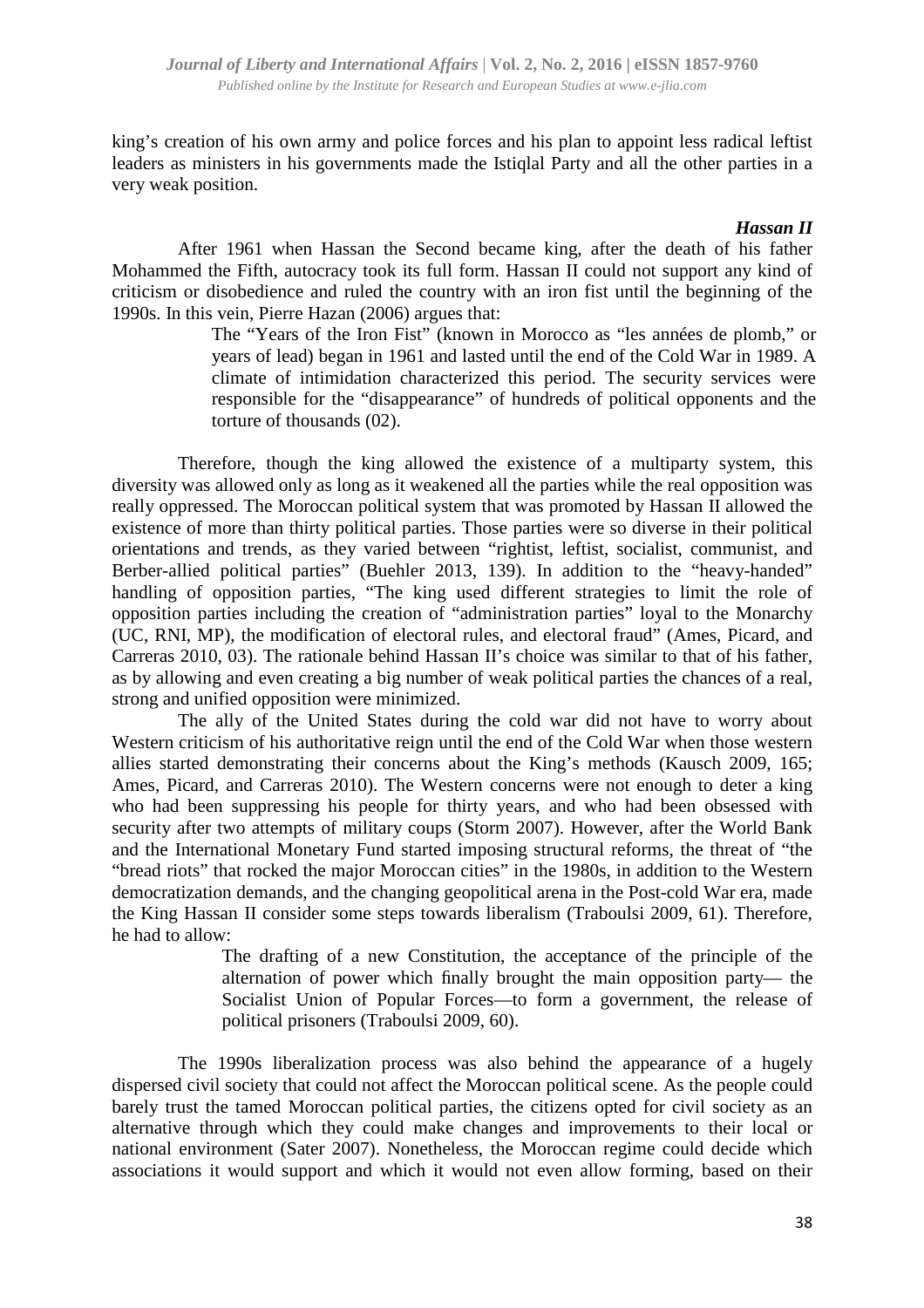*Journal of Liberty and International Affairs* | **Vol. 2, No. 2, 2016 | eISSN 1857-9760**  *Published online by the Institute for Research and European Studies at www.e-jlia.com*

goals and on the role they played in polishing the regime's image nationally and internationally (Dimitrovova 2009).

#### *Mohammed VI*

After the death of Hassan II in 1999, his son Mohammed the Sixth inherited the throne and the heavy legacy of an authoritarian regime. He inherited the 1996 constitution and the resulting alternance government that was headed by the strongest leftist opposition leader Abdurrahman Al Yousfi, since 1998, and that was given large margins for action (Traboulsi 2009). The king also inherited the old feud with The Justice and Charity Group (Jama'at Al Adl Wal Ihsan) that was the strongest and most radical Islamist opposition in Morocco (FRIDE 2007). Therefore, the new king had to go further with the liberation process that his ancestor started and had to find ways to announce that the old era had ended.

In this vein, his words and actions in the first years had shown that the new king's reign was the end of the era of totalitarianism, but they did not go far enough to bring the parliamentary monarchy that the Moroccan activists awaited. The new king's creation of "Equity and Reconciliation Commission" raised the public aspirations about the new age in which a king had the courage to confess his father's mistakes, free the political prisoners and even compensate them for their suffering (Ames, Picard, and Carreras 2010). Moreover, and despite the fact that the state officials who caused the old regime's human right violations were not prosecuted, some gestures like "the dismissal of the long-serving and much-hated, minister of the interior, Driss Basri" were appreciated (Owen 2004, 98). The king had also shown a great willingness to promote democracy and to modernize the country by announcing ""a new concept of authority" based on the defense of public services, freedoms, security, and stability" (Howe 2005, 08). Finally, and as a response to the civil society's demands, the new king changed the family code that recommended equal status to women in the Moroccan society and the labor code that regulated and enhanced the workers' rights (Zerari 2006; Bureau Of International Labor Affairs 2004).

After many years of the new King's accession to power, these steps appeared to be trivial when compared to the fact that the general political apparatus in Morocco remained under the control of the palace or what Moroccans call (AL Mekhzen) (Dennison, Popescu, and Torreblanca 2011; Jandary 2012). This political superiority of the king and his entourage is illustrated by Shana Cohen and Larabi Jaidi (2006) who see that in Morocco:

> The constitution does not limit the power of the King, who possesses divine sanction as the Amir al-Mouminine, or commander of the faithful. In Article 19, 4 all division of power in Morocco, even that of the ulemas (the authoritative council within the Islamic clergy), falls below the status of the monarch. The sole social contract represented in the political system in Morocco is that between elected representatives and the population; the King remains above political pacts (60).

Many tangible actions and events happened at the beginning of the reign of the new king and their interpretation made Moroccans less optimistic. On 17 May 2001, after The Moroccan association of the Human Rights AMDH had participated in a demonstration in Rabat:

> 36 militants were each condemned to three months' imprisonment and a 3000- Dirham fine (US\$300). They were found guilty of 'participating at the organization of a banned manifestation and the public, non-armed gathering that could have threatened the public order' (Sater 2007, 147).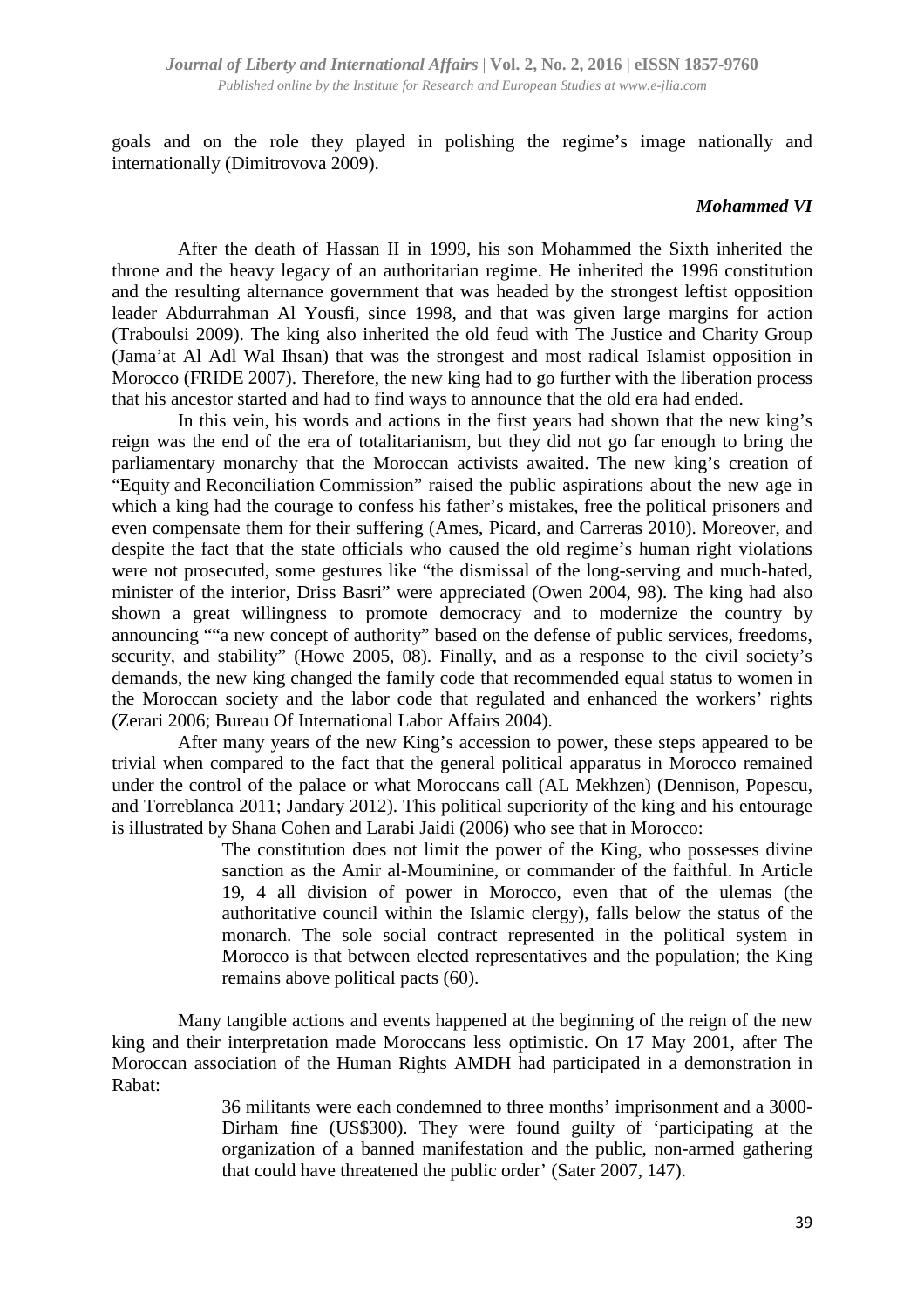Another event that had ended the high hopes of the liberal democratic Morocco was the Casablanca attacks of 2003. Those attacks were used as a pretext to go back to some measures of the years of lead, namely as "mass arrests and numerous convictions on nebulous charges of plotting against the state" became accepted and even called for in the name of security (Howe 2005, 334). Moroccans started feeling the seriousness of the new situation when "General Laanigri was transferred from the DST—Morocco's FBI—to become director general of the Department of National Security" (Howe 2005, 335). This meant that another iron fist had started to take control of the daily life of Moroccans and that security could be used as a pretext for suppression.

Politically speaking, during the reign of Mohammed IV, the governments were led by the Socialist Union of Popular Forces, technocrats, then by the Istiqlal party. They were all controlled by the palace and this fact became clear as the Prime Minister Abbas el Fassi had totally abandoned his Istiqlal Party's plan in 2007 by announcing that "his only political program was the "program of the king," which the monarch had announced two months before the elections" (Monjib 2011, 06). This fact was an additional proof that the existing parties were not included in the decision-making process, despite the fact that the whole elections' intention was to include the public in the legislative process through its elected representatives. In addition to that, the Party for Justice and Development (PJD) remained in the opposition despite its victories in many elections, and that was another disappointment to the public (FRIDE 2007). Finally, the Justice and Spirituality Group (*Jama'at Al Adl Wal Ihsan*) remained outside the political field and kept declaring that it cannot take part in fraudulent elections that controlled parties and that restricted the use of Islam in politics on the grounds that the king was the only representative of Islam in Morocco (Moqtadir 2005, 59-61).

#### **CONCLUSION**

The Moroccan Political structures before the Arab Spring were neither very open nor totally closed. Morocco had evolved throughout its history to become a state that could tolerate some sorts of plurality but not to the extent that substantial changes to the regime could occur. It had been engaged in a very steady –and slow– process of liberalization and modernization since the 1990s and though there were many cases of suppression, there had always been some space left for the public to demonstrate its dissatisfaction. This meant that the Moroccan regime had acquired a certain amount of flexibility that allowed it to know when to confront the public with force and when to follow the mainstream desires to avoid clashes. Therefore, Morocco succeeded in becoming a country that altered its policies and politics from being close to being open and vice versa, and it did that according to its evaluation of the particular balance of strength and weakness and according to its sense of safety and threat.

The regime's flexibility was also very effective as it allowed it to bend when the wave of protests was strong and to regain control gradually as the protests started fainting. In the first months of protests, the Moroccan regime communicated with the protesters instead of confronting them and granted them constitutional reforms that they could not even demand, while it only started suppressing them when the movement started getting weaker. The result of this methodic alternation between the carrot and the stick tactics was that the moderate majority was satisfied with the reforms and withdrew from the protests, while the radical minority was silenced by the state's coercive methods (Strachan 2014; Hespress 2011).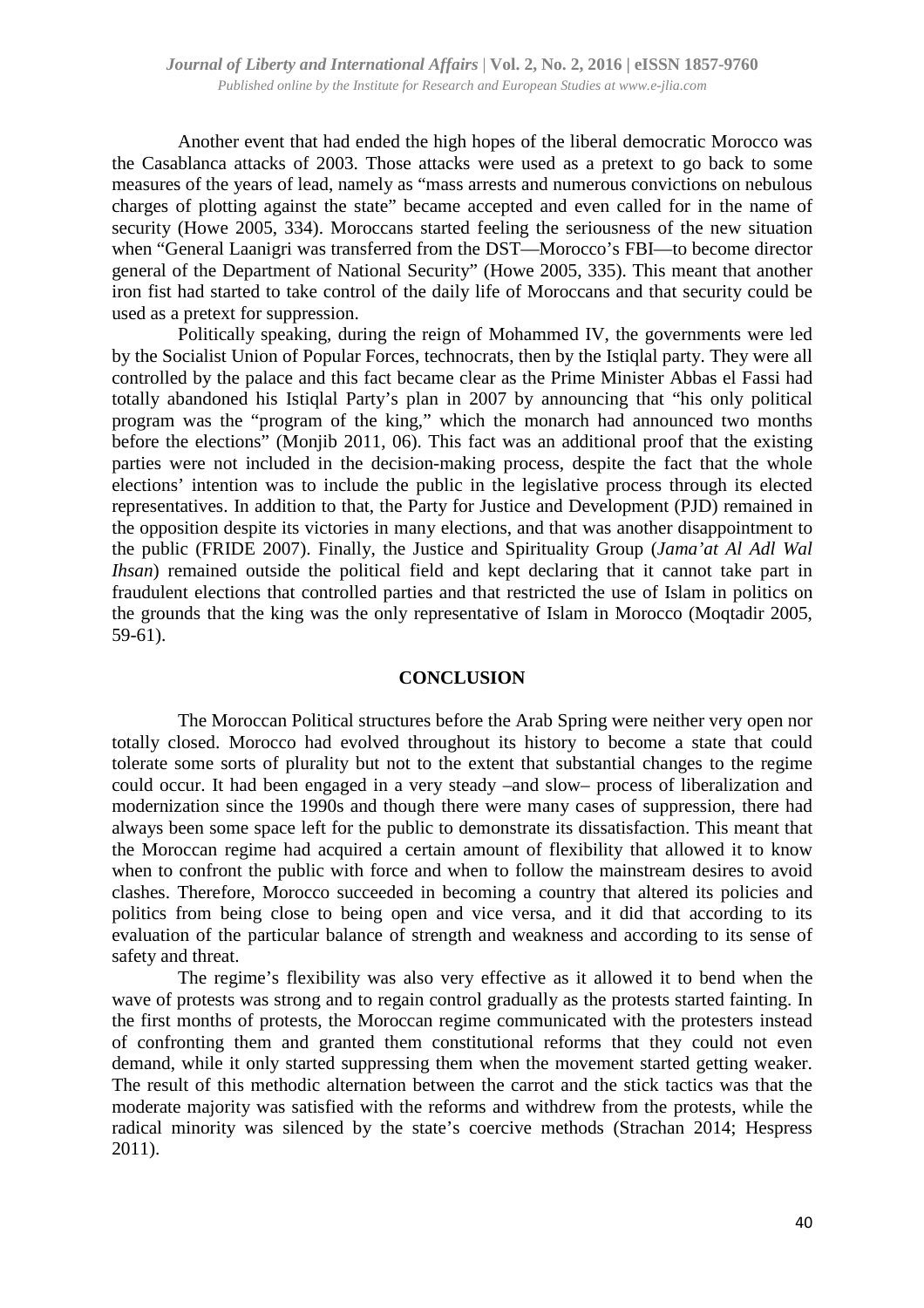In Egypt, as we have seen, Mubarak and the Egyptian army have succeeded in making the nationalist party the only party that could win elections and that could elect the president. Unlike Morocco, where the king's position remained undisputed and the political conflict was successfully oriented towards the horizontal clashes between parties that kept taking turns in pretending to be ruling the country, the Egyptians failed to draw lines between the presidency and the government. The Egyptian regime had also developed a strict counteropposition attitude that made it unable to tolerate any form of contention or dissent. Consequently, when the Egyptian youth protested on 25 January 2011, the regime reacted with violence, which was its only tool, and the people retaliated with more violence and demanded the fall of the government and the regime that were seen as one entity for the last three decades (Sheridan and Siemaszko 2011; CBS.News 2011).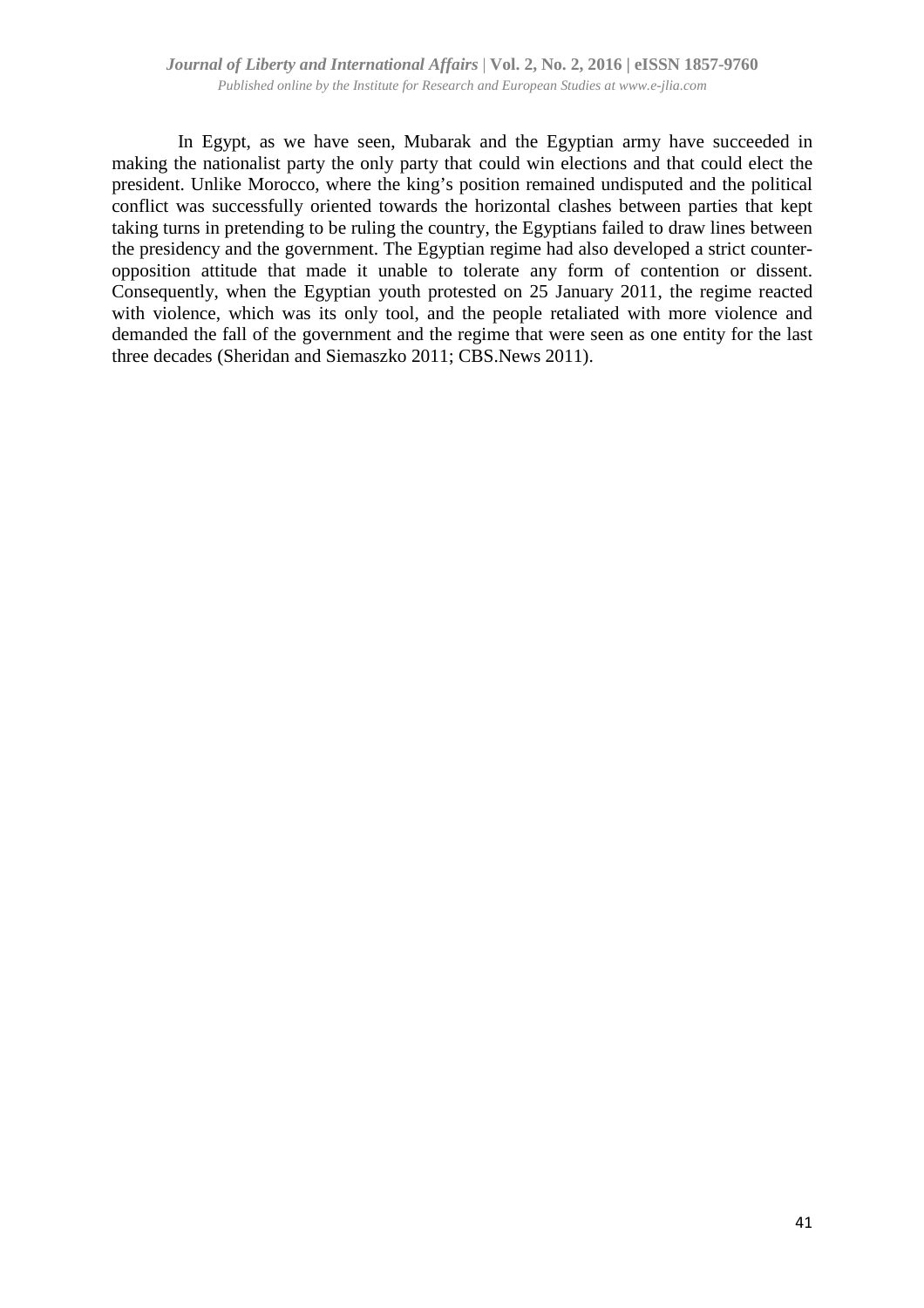# **REFERENCES**

- 1. Abul-Magd, Zeinab. "The Egyptian Military in Politics and The Economy: Recent History and Current Transition Status." *CHR Michelsen Institute*, October 2013: 01- 06.
- 2. African Development Bank. "Morocco Economic Competitiveness Support Programme" (PACEM). Appraisal Report, *African Development Bank*, 17 August 2015. <http://www.afdb.org/en/documents/document/morocco-morocco-economiccompetitiveness-support-programme-pacem-appraisal-report-08-2015-54728/>. [12 January 2016].
- 3. Ahmed, Hassan Ibrahim. "The Egyptian Empire, 1805-1885". In *The Cambridge History Of Egypt: Modern Egypt, From 1517 to The End of The Twentieth Century*. Edited by M. W. Daly, Vol. 2: 198-216. New York: Cambridge University Press, 1998.
- 4. Alexander, Anne. 2011. "Brothers-in-arms? The Egyptian Military, The Ikhwan and The Revolutions of 1952 and 2011". *The Journal of North African Studies* Vol. 16, no. 4: 533-554. <http://dx.doi.org/10.1080/13629387.2011.630876> [30 January 2016]
- 5. Ames, Barry, Louis A. Picard, and Miguel. Carreras. Morocco: Assessment Report for Political Parties and Party Systems .University of Pit tsburgh, Pittsburgh: United States Agency for International Development (USAID), 19 August 2010. <pdf.usaid.gov/pdf\_docs/pnaeb864.pdf> [10 December 2015]
- 6. Amezian, Mohammed. "About the Resistance Army and the Fraud and Quackery that Occurred Throughout its history (A'an Jaychi Tahrir Wama Chaba Tarikhaho Min Tadjilin Wa Tazwir)." *Hespress*. 02 February 2008. <http://www.hespress.com/opinions/4539.html> [15 January 2016].
- 7. Barnett, Michael N., and Jack S. Levy. 1991. "Domestic Sources Of Alliances And Alignments: The Case Of Egypt, 1962-73." *International Organization. World Peace Foundation and the Massachusetts Institute of Technology*, 45, no. 3: 369-395.
- 8. Botman, Selma. "The Liberal Age, 1923-1952". In *The Cambridge History Of Egypt: Modern Egypt, From 1517 to The End of The Twentieth Century*, edited by M. W. Daly, Vol. 2: 285-308. New York: Cambridge University Press, 1998.
- 9. Buehler, Matt. "Safety-Valve Elections and the Arab Spring: The Weakening (and Resurgence) of Morocco's Islamist Opposition Party." *Terrorism and Political Violence*, 25: 137–156. Routledge: Taylor & Francis Group, Llc. 2013
- 10. Bureau Of International Labor Affairs . Morocco: Labor Rights Report. U.S. Department Of Labor , *Bureau Of International Labor Affairs*, Washington: U.S. Department Of Labor. 01-26. 2004. <https://www.dol.gov/ilab/reports/pdf/mlrr.pdf > [17 January 2016]
- 11. Burke, Edmund III. *Prelude to Protectorate in Morocco: Precolonial Protest and Resistance, 1860-1912*. Chicago and London: The University of Chicago Press, Ltd., 1976.
- 12. CBS.News Team. "Cairo: Security Vacuum as Police Vanish." *cbsnews.com*, 29 January 2011.

<http://www.cbsnews.com/news/cairo-security-vacuum-as-police-vanish/> [01 March 2016].

13. Chaker, Salem. "The Formalization of Tamazight (Morocco / Algeria): Some Thoughts and Questions on a Dynamic of The Considerable Potential Impacts" [L'officialisation de Tamazight (Maroc/Algérie) : quelques réflexions et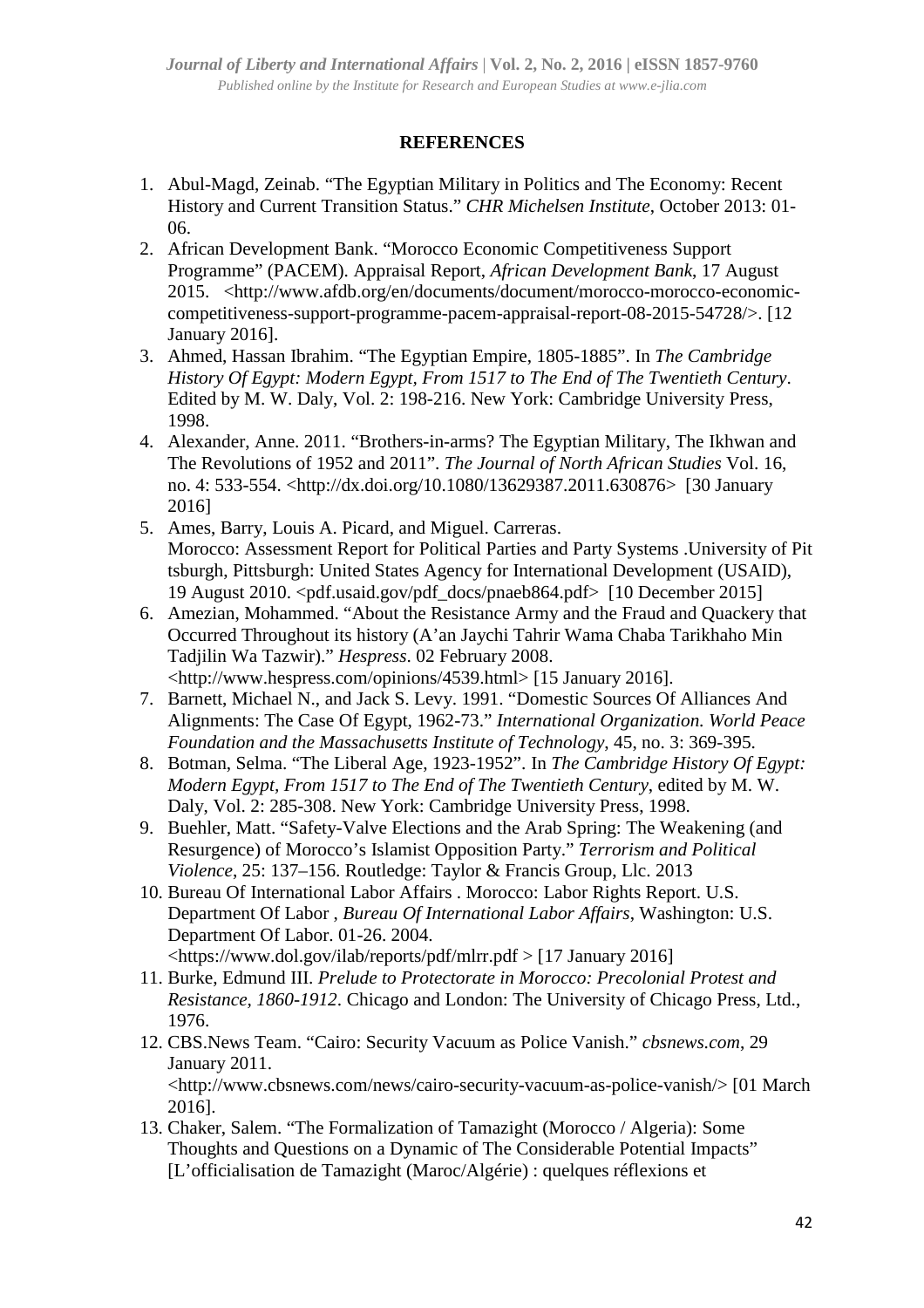interrogations sur une dynamique aux incidences potentielles considerable]. *Tamazgha.fr. Ircam*. 23 May 2013. <http://www.tamazgha.fr/Salem-Chaker-analysel.html> [01 January 2016].

- 14. Cohen, Shana, and Larabi Jaidi. *Morocco: Globalization and Its Consequences*. New York - London: Routledge: Taylor & Francis Group, 2006.
- 15. Cook, Steven A. *Ruling But Not Governing: The Military and Political Development in Egypt, Algeria, and Turkey*. Maryland: The Johns Hopkins University Press, 2007.
- 16. Daly, M. W. "The British Occupation, 1882-1922". In *The Cambridge History Of Egypt: Modern Egypt, From 1517 to The End of The Twentieth Century*, edited by M. W. Daly, Vol. 2: 239-251. New York: Cambridge University Press, 1998.
- 17. Dennison, Susi, Nicu Popescu, and José Ignacio Torreblanca 2011. "A Chance To Reform: How The EU Can Support Democratic Evolution In Morocco." *European Council of Foreign Relations ECFR*, 33: 01-16.
- 18. Dimitrovova, Bohdana. 2009. "Reshaping Civil Society in Morocco Boundary Setting, Integration and Consolidation." *CEPS Centre for European Policy Studies*. 323: 01-14.
- 19. Dykstra, Darrel. "The French occupation of Egypt, 1798-1801". In *The Cambridge History Of Egypt: Modern Egypt, From 1517 to The End of The Twentieth Century*, Edited by M. W. Daly, Vol. 2: 113-138. New York: Cambridge University Press, 1998.
- 20. FRIDE. 2007. "An Islamist Government in Morocco?" *Democracy Backgrounder* 11: 01-12.
- 21. Ghanem, Hafez. 2014. "Egypt's Difficult Transition: Why The International Community Must Stay Economically Engaged." *Global Economy and Development* 66: 01-31.
- 22. Goldschmidt, Arthur Jr. *A Brief History of Egypt*. New York: Facts On File, Inc., 2008.
- 23. Gumuscu, Sebnem. 2010. "Class, Status, and Party: The Changing Face of Political Islam in Turkey and Egypt." *Comparative Political Studies* (*SAGE*) Vol. 43, no. 7: 835–861.
- 24. Hassan, Hamdy A. 2011. "Civil Society in Egypt under the Mubarak Regime." *Afro Asian Journal of Social Sciences* Vol 2, no. 2.2.  $\leq$ onlineresearchjournals.com/aajoss/art/61.pdf  $>$  [1 December 2015]
- 25. Hazan, Pierre. 2006. Morocco Betting on a Truth and Reconciliation Commission. Special Report, *Washington: United States Institute of Peace*, 01-16.
- 26. Hespress. 7 March 2011. "The government excludes licensees of direct employment (alhokouma tstathni almojazin mina tawdif almobachir)." *Hespress.com.* <http://www.hespress.com/politique/28759.html> [03 March 2016].
- 27. History.com Staff. "Second Moroccan Crisis." *History.com*. 2009. <http://www.history.com/this-day-in-history/second-moroccan-crisis> [02 January 2016].
- 28. —. "The First Moroccan Crisis." History.com. A+E Networks. 2006. <http://www.history.com/this-day-in-history/the-first-moroccan-crisis> [02 January 2016].
- 29. Hodges, Toni. "The Moroccan Resistance Army, Ait Ba Amran" (Jaich Tahrir Almaghribi, Ait Ba Amran)*. Almonadil-a.* 06 October 2008. <http://www.almounadil-a.info/article1610.html> [15 January, 2016].
- 30. Hopkins, Nickolas, and Reem Saad, ed. *Upper Egypt: Identity and Change*. Cairo: The American University in Cairo Press, 2004.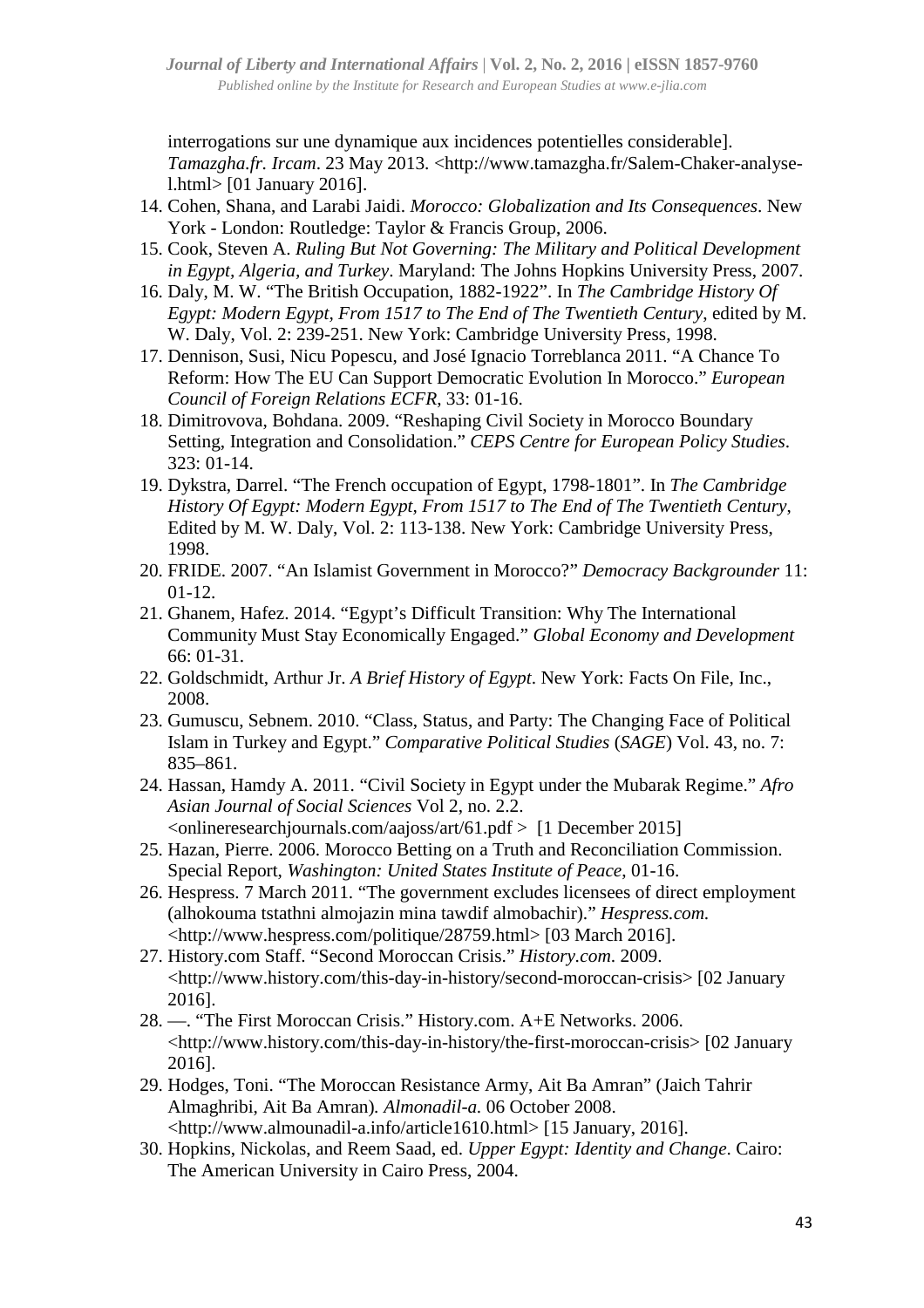- 31. Howe, Marvine. *Morocco: The Islamist Awakening and Other Challenges*. New York: Oxford University Press, Inc, 2005.
- 32. Jandary, Drisse 2012. "The political Party Experience: Obscurity and Obfuscation." *Arab Center for Research and Policy Studies* 1-23.
- 33. Kausch, Kristina. 2012. "Political Parties in Young Arab Democracies." *Policy Brief* 1-6.
- 34. Kausch, Kristina. 2009. "The European Union and Political Reform in Morocco." *FRIDE (Fundacio´n para las Relaciones Internacionales y el Dia´logo Exterior)*, Taylor and Francis, Vol 14, no. 02: 165–179.
- 35. Kienle, Eberhard . *A Grand Delusion: Democracy and Economic Reform in Egypt*. New York: I.B.Tauris Publishers, 2001.
- 36. Kitschelt, Herbert P. "Political Opportunity Structures and Political Protest: Anti-Nuclear Movements in Four Democracies." 57-85. Durham: Duke University, 1986. <www.marcuse.org/harold/hmimages/.../861KitscheltAntiNuclear4Democracies.pdf> [20 February 2014]
- 37. Marine Corps Intelligence Activity. ''Military Cultural Study: Morocco". *Marine Corps Intelligence Activity*, 2012. <https://info.publicintelligence.net/MCIA-MoroccoCultureStudy.pdf> [15 January 2016]
- 38. Miller, Susan Gilson. *A History of Modern Morocco*. New York: Cambridge University Press, 2013.
- 39. Monjib, Maati. 2011. "The "Democratization" Process in Morocco: Progress, Obstacles, and the Impact of the Islamist-Secularist Divide." *Saban Center for Middle East Policy* 5: 01-30.
- 40. Moqtadir, Rachid. 2005. "Islamists and Politics in Morocco." *Wijhat Nadar: The Morooccan Intellectual and the Authority, The Mechanisms of Subjugation and Supervision* 53-61.
- 41. Owen, Roger. *State, Power and Politics in The Making of the Modern Middle East*. 3 ed. London: Routledge, 2004.
- 42. Park, Thomas K., and Aomar Boum. Introduction to *Historical Dictionary of Morocco*. 2 ed. 95 vols. Maryland - Toronto: The Scarecrow Press, Inc., 2005.
- 43. Pennell, C. R. *A Country With a Government and a Flag: The Rif War in Morocco 1921- 1926*. Cambridgeshire: Middle East and North African Studies Press Limited, 1986.
- 44. Pratt, Nicola. 2005. "Identity, Culture and Democratization: The Case of Egypt." *New Political Science*. Routledge: Taylor and Francis Group Vol. 27, no. 1: 73-90.
- 45. Reid, Donald Malcolm. "The Urabi Revolution and The British Conquest, 1879- 1882". In *The Cambridge History Of Egypt: Modern Egypt, From 1517 to The End of The Twentieth Century*, edited by M. W. Daly, 216-238. New York: Cambridge University Press, 1998.
- 46. Roussillon, Alain. "Republican Egypt Interpreted: Revolution and Beyond". In *The Cambridge History Of Egypt: Modern Egypt, From 1517 to The End of The Twentieth Century*, edited by M. W. Daly 334-393. New York: Cambridge University Press, 1998.
- 47. Ryan, Curtis R. 2001. "Political Strategies and Regime Survival in Egypt." *Journal of Third World Studies*. Association of Third World Studies, Vol. 18, no. 2: 25-46.
- 48. Sater, James N. *Civil Society and Political Change in Morocco*. New York: Routledge Taylor and Francis Group, 2007.